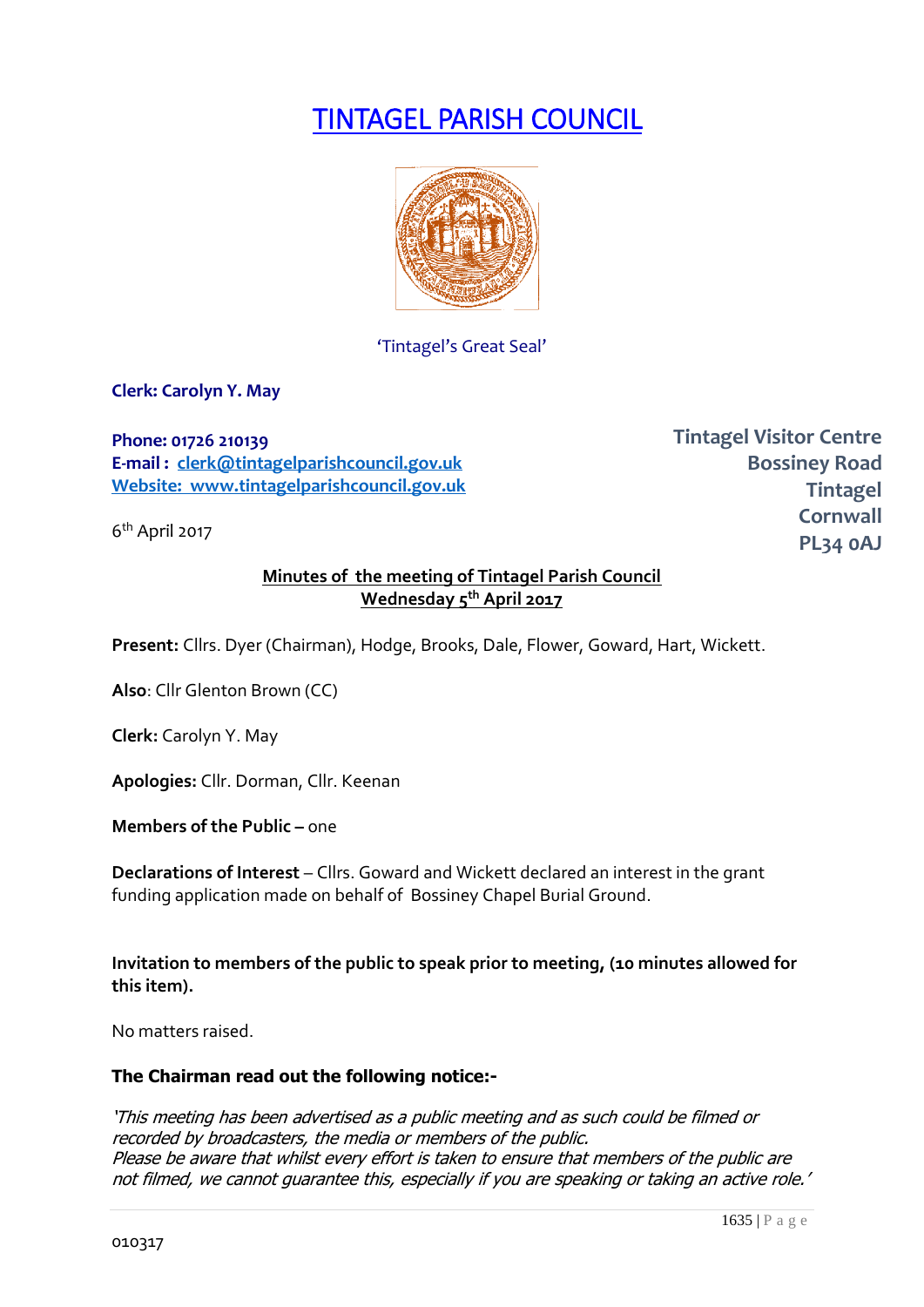## **AGENDA**

# **To Approve the Minutes of the previous meeting on the 1st February 2017, plus matters arising.**

It was proposed by Cllr. Goward, seconded by Cllr. Hodge and **RESOLVED** that the minutes be signed as a true record of the meeting. Seven in favour and two abstentions. **Carried.**

## **Reports**

Cllr Glenton Brown (Cornwall Council) provided Members with an update of Parish and Town Council issues.

**Planning Applications**

**Planning Decisions** – noted

**Correspondence**

**Tintagel Carnival Ltd –**

**Pop-Up Café** –

**Parish Clerk's Actions** – noted

**Accounts Payable** – It was **proposed** by Cllr. Hodge, **seconded** by Cllr. Keenan and **RESOLVED** that the schedule of accounts be approved. All in favour. **Carried**

#### **Agenda Items**

#### **Hanging Baskets**

It was **proposed** by Cllr Wickett, **seconded** by Cllr Keenan and **RESOLVED** that the Parish Clerk Should obtain a quotation from Homleigh for filling of the Parish Council's hanging baskets. Provided the quotation is between £700.00 and £1,200.00, arrangements are to be made to deliver the existing baskets (plus two new baskets) to Homeleigh Garden Centre, to be filled, at the earliest convenience. Eight in favour, one abstention. **Carried**

#### **Bus Shelter Maintenance**

Cllr. Hart raised the matter of the poor condition of the paint work on the two bus stops, which are the responsibility of the Parish Council. He suggested that the fascias should be